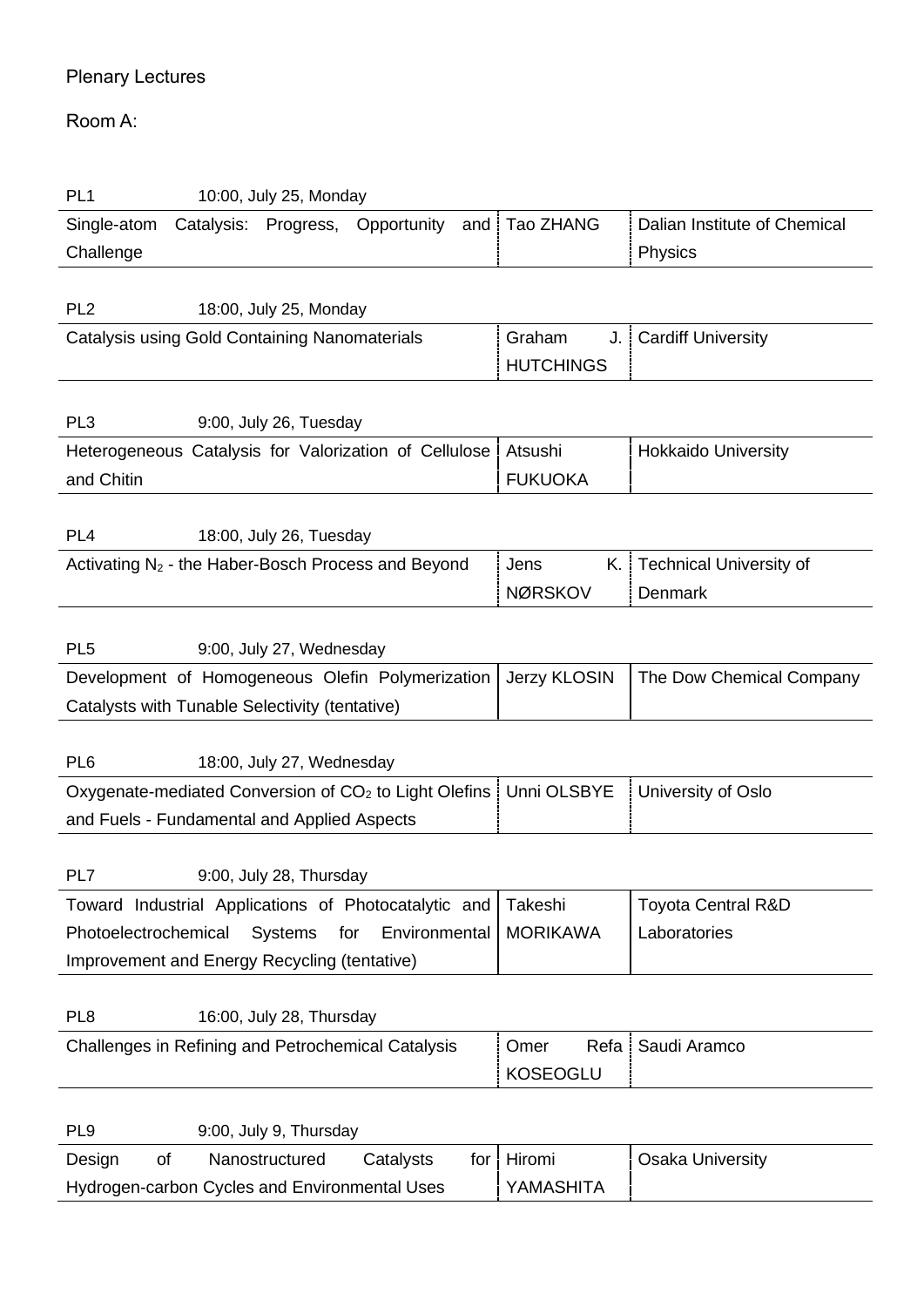## Keynote Lectures

| Room D, 11:30, July 25, Monday<br>KL <sub>1</sub>                                                                                  |                           |                                                          |  |  |
|------------------------------------------------------------------------------------------------------------------------------------|---------------------------|----------------------------------------------------------|--|--|
| Controlling reactivity for electrochemical reduction through<br>mass transport and charged polymer overlayers                      | Adam Z. WEBER             | Lawrence Berkeley<br>National Laboratory                 |  |  |
| KL <sub>2</sub><br>Room B, 12:10, July 25, Monday                                                                                  |                           |                                                          |  |  |
| Photocatalytic water splitting and CO <sub>2</sub> fixation as artificial<br>photosynthesis                                        | Akihiko KUDO              | Tokyo University of<br>Science                           |  |  |
| KL3                                                                                                                                |                           |                                                          |  |  |
| Room E, 14:30, July 25, Monday<br>Effect of hydrogen spillover on acidic properties of<br>silica-supported tungsten oxide catalyst | Piyasan PRASERTHDAM       | Chulalongkorn University                                 |  |  |
|                                                                                                                                    |                           |                                                          |  |  |
| KL4 Room A, 16:10, July 25, Monday<br>Zeolite catalysis contribution to a sustainable chemical<br>industry                         | Andrei-Nicolae PARVULESCU | <b>BASF SE</b>                                           |  |  |
|                                                                                                                                    |                           |                                                          |  |  |
| KL <sub>5</sub><br>Room A, 16:50, July 25, Monday<br>Catalysis for a more sustainable chemistry                                    | <b>Rhett KEMPE</b>        | Universität Bayreuth                                     |  |  |
|                                                                                                                                    |                           |                                                          |  |  |
| KL6<br>Room A, 10:30, July 26, Tuesday<br>Research and development of automotive materials and                                     |                           | <b>Toyota Motor Corporation</b>                          |  |  |
| parts using material digital transformation                                                                                        | <b>Hirohito HIRATA</b>    |                                                          |  |  |
| KL7<br>Room A, 11:10, July 26, Tuesday                                                                                             |                           |                                                          |  |  |
| Advanced FCC catalyst design for chemical refinery                                                                                 | Takaki MIZUNO             | JGC Catalysts and<br>Chemicals                           |  |  |
| KL8<br>Room A, 13:30, July 26, Tuesday                                                                                             |                           |                                                          |  |  |
| Carbon nitride photocatalysts for overall water splitting                                                                          | <b>Xinchen WANG</b>       | <b>Fuzhou University</b>                                 |  |  |
| Room E, 14:10, July 26, Tuesday<br>KL9                                                                                             |                           |                                                          |  |  |
| A new class of zeolite catalyst with location and state of<br>active sites controlled                                              | Toshiyuki YOKOI           | Tokyo Institute of<br>Technology                         |  |  |
|                                                                                                                                    |                           |                                                          |  |  |
| <b>KL10</b><br>Room E, 14:50, July 26, Tuesday<br>Tailoring acid catalysts for sustainable bio-refining                            | Jun HUANG                 | The University of Sydney                                 |  |  |
|                                                                                                                                    |                           |                                                          |  |  |
| KL <sub>11</sub><br>Room A, 16:10, July 26, Tuesday<br>Heterogeneous catalysis concepts for a sustainable future                   | Jorge GASCON              | King Abdullah University of                              |  |  |
|                                                                                                                                    |                           | Science and Technology                                   |  |  |
| KL 12<br>Room D, 16:50, July 26, Tuesday                                                                                           |                           |                                                          |  |  |
| Concerto catalysis of transition metals and zeolite<br>microporous sieves                                                          | Dirk E. De VOS            | <b>KU Leuven</b>                                         |  |  |
| KL <sub>13</sub><br>Room B, 10:30, July 27, Wednesday                                                                              |                           |                                                          |  |  |
| Biocatalysts to widen the feedstock pool                                                                                           | Jennifer HOLMGREN         | LanzaTech                                                |  |  |
| <b>KL14</b><br>Room B, 11:30, July 27, Wednesday                                                                                   |                           |                                                          |  |  |
| Development for hydrogen storage and transportation                                                                                | Yoshimi OKADA             | Chiyoda Co.                                              |  |  |
| technology by using novel dehydrogenation catalyst in<br>MCH-LOHC system                                                           |                           |                                                          |  |  |
| <b>KL15</b><br>Room C, 13:30, July 27, Wednesday (APCAT)                                                                           |                           |                                                          |  |  |
| Solar fuel production via artificial photosynthesis                                                                                | Can LI                    | Dalian Institute of Chemical<br>Physics, Chinese Academy |  |  |
|                                                                                                                                    |                           | of Sciences                                              |  |  |
|                                                                                                                                    |                           |                                                          |  |  |
| <b>KL16</b><br>Room C, 14:10, July 27, Wednesday (APCAT)<br>Design Strategy for Developing New Catalysts using                     | Kwan-Young LEE            | Korea University                                         |  |  |
| Nanotechnology and DFT Calculation                                                                                                 |                           |                                                          |  |  |
|                                                                                                                                    |                           |                                                          |  |  |
| Room B, 15:30, July 27, Wednesday<br>KL <sub>17</sub><br>Challenges and solutions for relevant laboratory protocols                | <b>Marius KIRCHMANN</b>   | hte GmbH                                                 |  |  |
| for FCC catalyst testing                                                                                                           |                           |                                                          |  |  |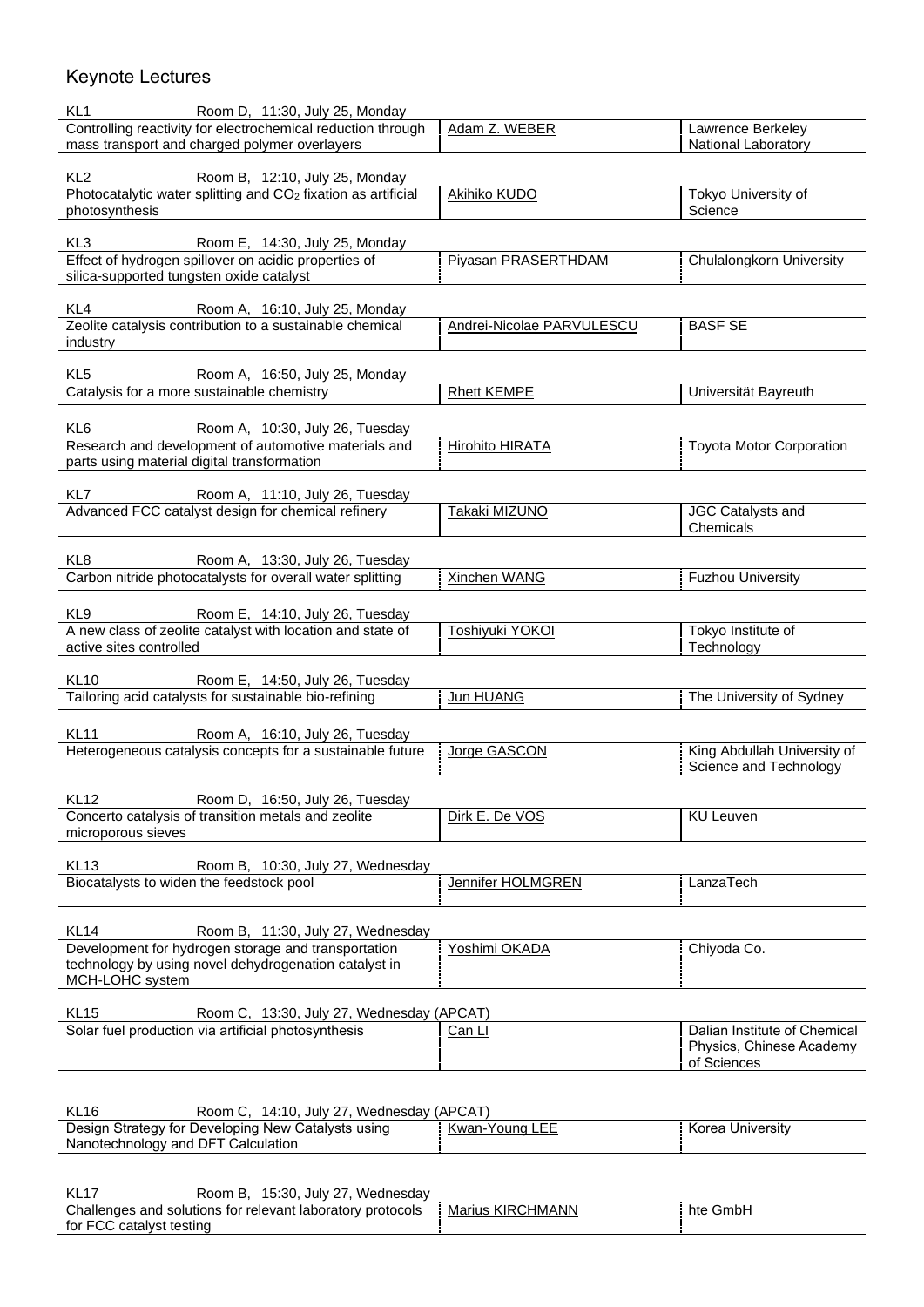| KL <sub>18</sub><br>Room E, 15:30, July 27, Wednesday                                                             |                              |                             |
|-------------------------------------------------------------------------------------------------------------------|------------------------------|-----------------------------|
| Heterogeneous Atomic Catalysts Overcoming the                                                                     | Hyunjoo LEE                  | Korea Advanced Institute    |
| Limitations of Single-Atom Catalysts                                                                              |                              | of Science and Technology   |
|                                                                                                                   |                              |                             |
| KL <sub>19</sub><br>Room C, 16:10, July 27, Wednesday (APCAT)                                                     |                              |                             |
| <b>TBA</b>                                                                                                        | Sibudjing KAWI               | National University of      |
|                                                                                                                   |                              | Singapore                   |
| <b>KL20</b><br>Room A, 16:30, July 27, Wednesday                                                                  |                              |                             |
| Bridging the gap between single-site and industrial                                                               | Christophe COPÉRET           | ETH Zürich                  |
| catalysts via surface organometallic chemistry                                                                    |                              |                             |
|                                                                                                                   |                              |                             |
| <b>KL21</b><br>Room C, 16:50, July 27, Wednesday                                                                  |                              |                             |
| The role of acidity in catalytic redox reactions                                                                  | Michael STOCKENHUBER         | The University of           |
|                                                                                                                   |                              | Newcastle                   |
| <b>KL22</b><br>Room C, 10:30, July 28, Thursday                                                                   |                              |                             |
| Thermochemical properties of reactive hydrogen and its                                                            | Ya-Huei Cathy CHIN           | University of Toronto       |
| catalytic consequences in hydrogenation and                                                                       |                              |                             |
| hydrogenolysis catalysis                                                                                          |                              |                             |
| KL <sub>23</sub>                                                                                                  |                              |                             |
| Room B, 11:10, July 28, Thursday<br>Fully exposed palladium cluster catalysts enable hydrogen                     | Ding MA                      | <b>Peking University</b>    |
| production from nitrogen heterocycles                                                                             |                              |                             |
|                                                                                                                   |                              |                             |
| KL <sub>24</sub><br>Room B, 13:30, July 28, Thursday<br>Controlling reaction routes and product selectivity in C1 | Ye WANG                      | Xiamen University           |
| chemistry                                                                                                         |                              |                             |
|                                                                                                                   |                              |                             |
| <b>KL25</b><br>Room E, 14:10, July 28, Thursday                                                                   |                              |                             |
| Advancing catalysis via nanoscale engineering                                                                     | Javier Pérez Ramírez RAMÍREZ | ETH Zürich                  |
| KL <sub>26</sub><br>Room C, 14:50, July 28, Thursday                                                              |                              |                             |
| Coupled operando EPR as a powerful tool for mechanistic                                                           | Jabor RABEAH                 | Leibniz Institute for       |
| investigations of catalytic reactions                                                                             |                              | Catalysis at the University |
|                                                                                                                   |                              | of Rostock                  |
| <b>KL27</b><br>Room A, 10:30, July 29, Friday                                                                     |                              |                             |
| Valorization of polyolefins via catalytic upcycling                                                               | Susannah SCOTT               | University of California,   |
|                                                                                                                   |                              | Santa Barbara               |
| <b>KL28</b><br>Room B, 11:10, July 29, Friday                                                                     |                              |                             |
| Non-reductive CO <sub>2</sub> conversion to carbonates, carbamates,                                               | <b>Keiichi TOMISHIGE</b>     | <b>Tohoku University</b>    |
| and ureas catalyzed by CeO <sub>2</sub>                                                                           |                              |                             |
|                                                                                                                   |                              |                             |
| <b>KL29</b><br>Room D, 13:30, July 29, Friday<br>Design of efficient photocatalysts and electrocatalysts for      | Rong XU                      | Nanyang Technological       |
| oxygen evolution and CO <sub>2</sub> reduction reactions                                                          |                              | University                  |
|                                                                                                                   |                              |                             |
| <b>KL30</b><br>Room B, 14:10, July 29, Friday                                                                     | Yasushi SEKINE               |                             |
| Low temperature catalysis by surface protonics                                                                    |                              | <b>Waseda University</b>    |
| <b>KL31</b><br>Room D, 14:50, July 29, Friday                                                                     |                              |                             |
| Opportunities of ball milling in catalysis                                                                        | Ferdi SCHÜTH                 | Max-Planck-Institut für     |
|                                                                                                                   |                              | Kohlenforschung             |

## Invited Lectures

| -IL1<br>Room C, 14:50, July 27, Wednesday (APCAT)                                                                        |                      |                            |
|--------------------------------------------------------------------------------------------------------------------------|----------------------|----------------------------|
| Photo-Fenton enhanced twin-reactor for green hydrogen<br>production and organic wastewater degradation<br>simultaneously | Jeffrey Chi-Sheng Wu | National Taiwan University |